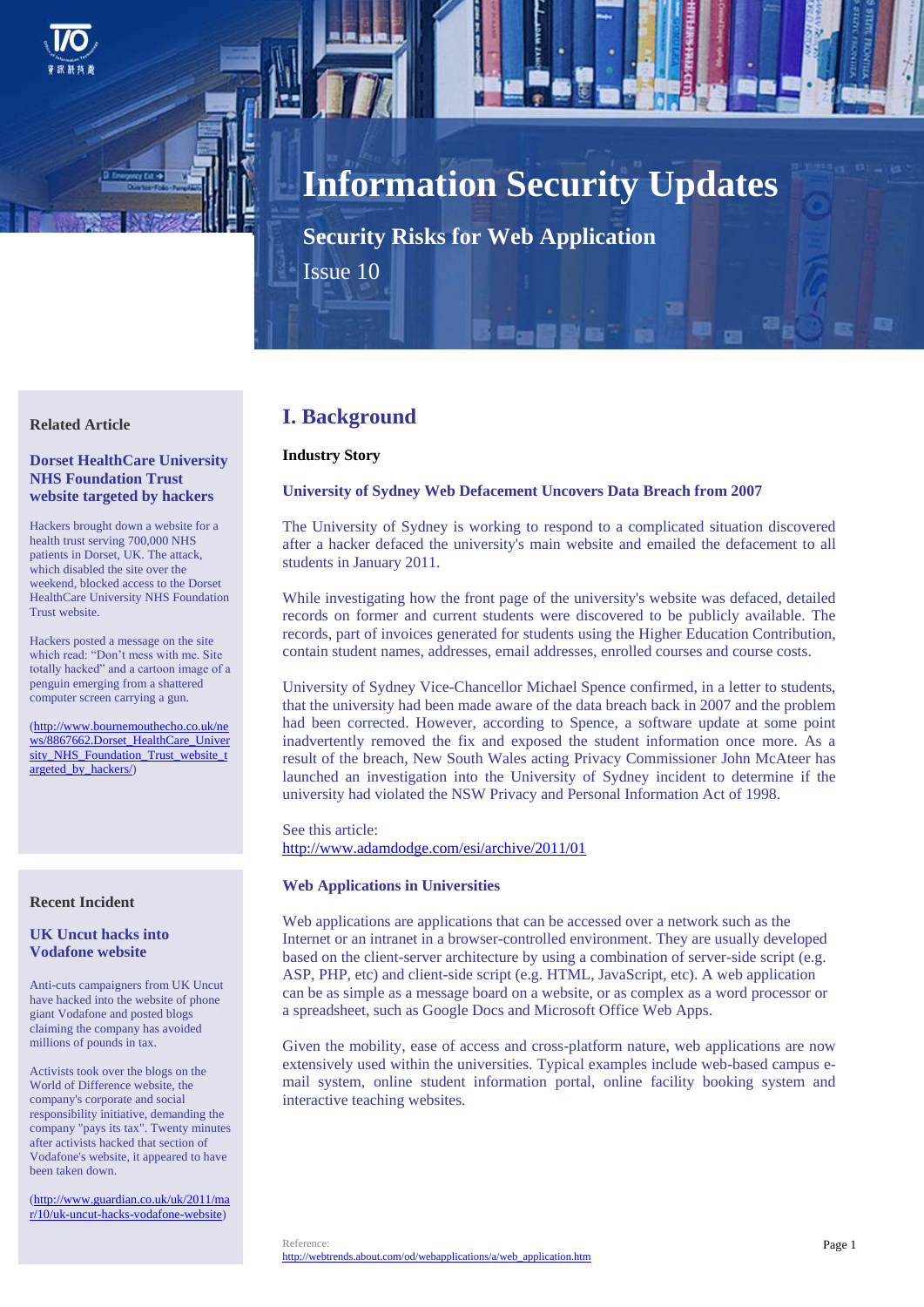

# **II. Management**

## **Key Security Risks of Web Applications**

The introduction of web applications also raises new concerns on information security. Important or sensitive information can be stored within the web applications, such as student personal data, copyright teaching material, and university confidential information. Since the web applications are usually designed to be accessed by large numbers of users, they require a high level of system availability as well as information protection controls. The following describes a few common vulnerabilities of web applications which might cause universities to be exposed to hackers' attack.

#### **1. Insufficient Validation Checks**

Without proper "validation and escaping" mechanism, web applications would accept untrusted data, which could cause injection flaws when deliberate instructions are sent to the database as part of a SQL query. The attacker's hostile data can trick the affected systems into executing unintended commands or accessing unauthorised data.

In addition, Cross Site Scripting ("XSS") may also occur, which allows attackers to execute scripts in users' web browsers that can hijack user sessions, deface web sites, redirect users to phishing or malware sites, or be forwarded to access unauthorised pages.

#### **2. Broken Authentication and Session Management**

Web application function s related to authentication and session management may not be sufficiently implemented, which allow attackers to compromise passwords, keys, session tokens, or exploit other implementation flaws to assume other users' identities. In a recent incident, the AT&T network was found to have session management vulnerabilities, which resulted in iPad user information exploited by the hacker.

# **3. Failure to Restrict Web Page Access**

Privileged web pages containing confidential information or powerful configuration access should be protected by web applications through checking the user identifies before processing the web page requests. Lack of comprehensive authentication verification or mis-configuration may allow attackers to access sensitive data or privileged web application functions. For example, direct copy and paste the URL of the configuration page of a web application in the web browser may allow a hacker to access the administrative function.

#### **4. Exposed Network Traffic Information**

Information exchanged between web application servers and end user web browsers may not be protected using strong authentication and encryption techniques. Weak encryption, weak algorithm, out-dated authentication method or even data transmission in plain text can adversely affect the confidentiality and integrity of sensitive network traffic for web applications.

Reference:

<http://www.owasp.org/index.php/> http://www.owasp.org/index.php/Testing\_for\_SOL\_Injection\_(OWASP-DV-005) [http://www.owasp.org/index.php/Cross-site\\_Scripting\\_\(XSS\)](http://www.owasp.org/index.php/Cross-site_Scripting_(XSS)) [http://www.owasp.org/index.php/Testing\\_for\\_authentication](http://www.owasp.org/index.php/Testing_for_authentication)

#### **Recent Incident**

## **Anonymous speaks: the inside story of the HBGary hack**

HBGary Federal CEO Aaron Barr was preparing to name and shame the hackers, "Anonymous", for coordinating the group's actions, including the denial-of-service attacks that hit MasterCard, Visa, and other perceived enemies of WikiLeaks late last year.

Anonymous response was swift and humiliating. HBGary's servers were broken into, its e-mails pillaged and published to the world, its data destroyed, and its website defaced. As an added bonus, a second site owned and operated by Greg Hoglund, owner of HBGary, was taken offline and the user registration database published.

[\(http://arstechnica.com/tech](http://arstechnica.com/tech-policy/news/2011/02/anonymous-speaks-the-inside-story-of-the-hbgary-hack.ars/)[policy/news/2011/02/anonymous](http://arstechnica.com/tech-policy/news/2011/02/anonymous-speaks-the-inside-story-of-the-hbgary-hack.ars/)[speaks-the-inside-story-of-the-hbgary](http://arstechnica.com/tech-policy/news/2011/02/anonymous-speaks-the-inside-story-of-the-hbgary-hack.ars/)[hack.ars/\)](http://arstechnica.com/tech-policy/news/2011/02/anonymous-speaks-the-inside-story-of-the-hbgary-hack.ars/)

# **Related Article**

# **Lessons Learned Thanks to HBGary and Anonymous**

IT administrators need to understand that there are no silver bullets, and that there is never a point where you are "done" securing the network and data. You must implement a layered defence of reasonable security controls, then diligently monitor for threats and suspicious activities 24/7. You should make sure you do your due diligence before doing business with a security consultant or hiring a security firm. Do your best to make sure you are doing business with someone with the skills necessary to get the job done, and the moral compass to not cross the line.

[\(http://www.pcworld.com/businesscente](http://www.pcworld.com/businesscenter/article/220209/lessons_learned_thanks_to_hbgary_and_anonymous.html) [r/article/220209/lessons\\_learned\\_thanks](http://www.pcworld.com/businesscenter/article/220209/lessons_learned_thanks_to_hbgary_and_anonymous.html) to\_hbgary\_and\_anonymous.html)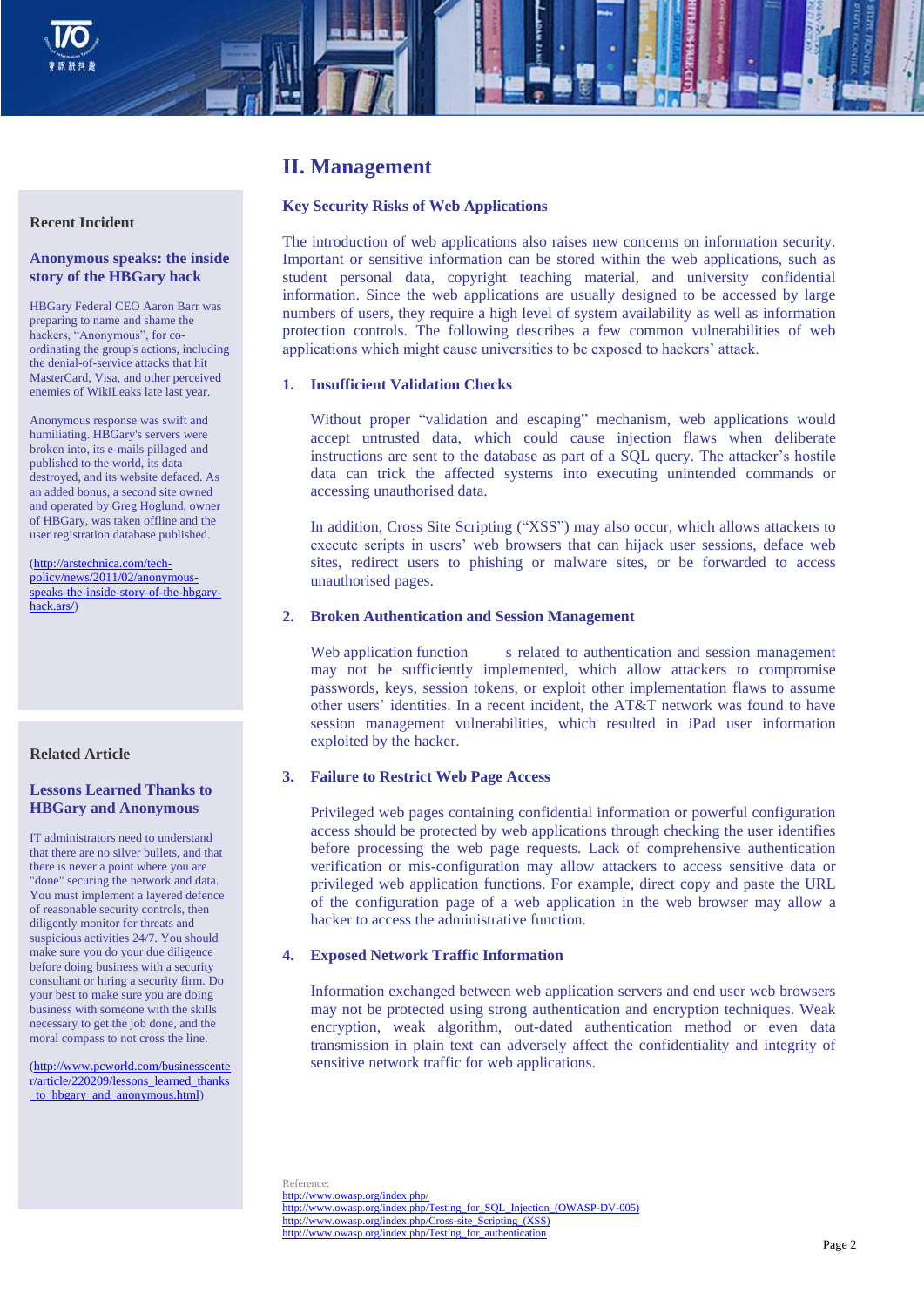

# **Related Article**

**California Polytechnic State University IT Security Standard: Web Application Development**

Departments that develop, maintain, and support web applications must incorporate procedures to ensure these applications are appropriately managed and documented throughout their lifecycle. These procedures include: • Formal documentation and approval of a web application throughout its lifecycle from initial proposal through deployment to a production environment

• Formal change management and approval processes that include separation of duties and/or management oversight

• Formal documentation for testing procedures, including:

- Testing for security vulnerabilities
- Formal user acceptance

• Use of a version control system

[\(http://security.calpoly.edu/docs/standar](http://security.calpoly.edu/docs/standards/webapp-development.pdf) [ds/webapp-development.pdf\)](http://security.calpoly.edu/docs/standards/webapp-development.pdf)

#### **Related Article**

## **OWASP TOP 10 Security Risk for 2010**

Many organisations have relied exclusively on an occasional scan or penetration test to gain assurance for their internal and external web applications. This approach is expensive and does not provide much in the way of coverage. Like other types of security, web application security requires a risk management program that provides visibility across the entire portfolio and strategic controls to improve security.

OWASP has released an updated report capturing the top ten risks associated with the use of web applications in an enterprise.

[\(http://www.owasp.org/index.php/OWA](http://www.owasp.org/index.php/OWASPTop10-2010-PressRelease) [SPTop10-2010-PressRelease\)](http://www.owasp.org/index.php/OWASPTop10-2010-PressRelease)

# **II. Management (Cont'd)**

#### **Web Applications Development**

When developing web applications, universities' software development lifecycle procedure should be consistently followed. Management should pay close attention to a number of security considerations and determine the required security controls during the design stage of a web application development. Key security considerations include (but not limited to):

- Authentication Requirements;
- Privacy and Integrity Requirements;
- Input Data Validation;
- Exception Handling and Reporting; and
- Audit Trail Logging.

At the later testing stage, management should ascertain that sufficient tests are performed to verify the functionalities of the designed security controls prior to the release of the web application to the users.

#### **Security Testing of Web Application**

In addition to integrating of security measures during the development phase, conducting security testing is another critical process that helps to identify vulnerabilities of web applications and protect the information contained therein. To ensure that security testing can accomplish its objective, management should perform the following tasks:

- **1. Risk Assessment –** Management should define the scope of the web application testing by identifying high risk web applications, key risk areas of certain web application, and the relevant database with confidential or sensitive information.
- **2. Owner Identification and Scheduling –** Management should identify the owner of the web application, and assign adequate time and resources to perform security testing prior to the launch of the web application.
- **3. Contingency Planning and Impact Analysis –** Since security testing can involve penetration testing which may have adverse impact on the web applications or other devices and data on the network, appropriate contingency planning as well as impact analysis should be performed prior to the performing of security testing.

#### **Common Security Testing Types**

**1. SQL Injection Testing**

SQL Injection is one of the major security threats of web applications. Specific testing should be conducted to detect and prevent the possibility of SQL Injection. The tester should list all input fields whose values could be used in crafting a SQL query and then test them separately, with the objective of interfering with the query and to generate an error.

Reference:

[http://www.owasp.org/index.php/Testing\\_for\\_SQL\\_Injection\\_\(OWASP-DV-005\)](http://www.owasp.org/index.php/Testing_for_SQL_Injection_(OWASP-DV-005)) [http://www.owasp.org/index.php/Cross-site\\_Scripting\\_\(XSS\)](http://www.owasp.org/index.php/Cross-site_Scripting_(XSS)) [http://www.owasp.org/index.php/Testing\\_for\\_authentication](http://www.owasp.org/index.php/Testing_for_authentication)